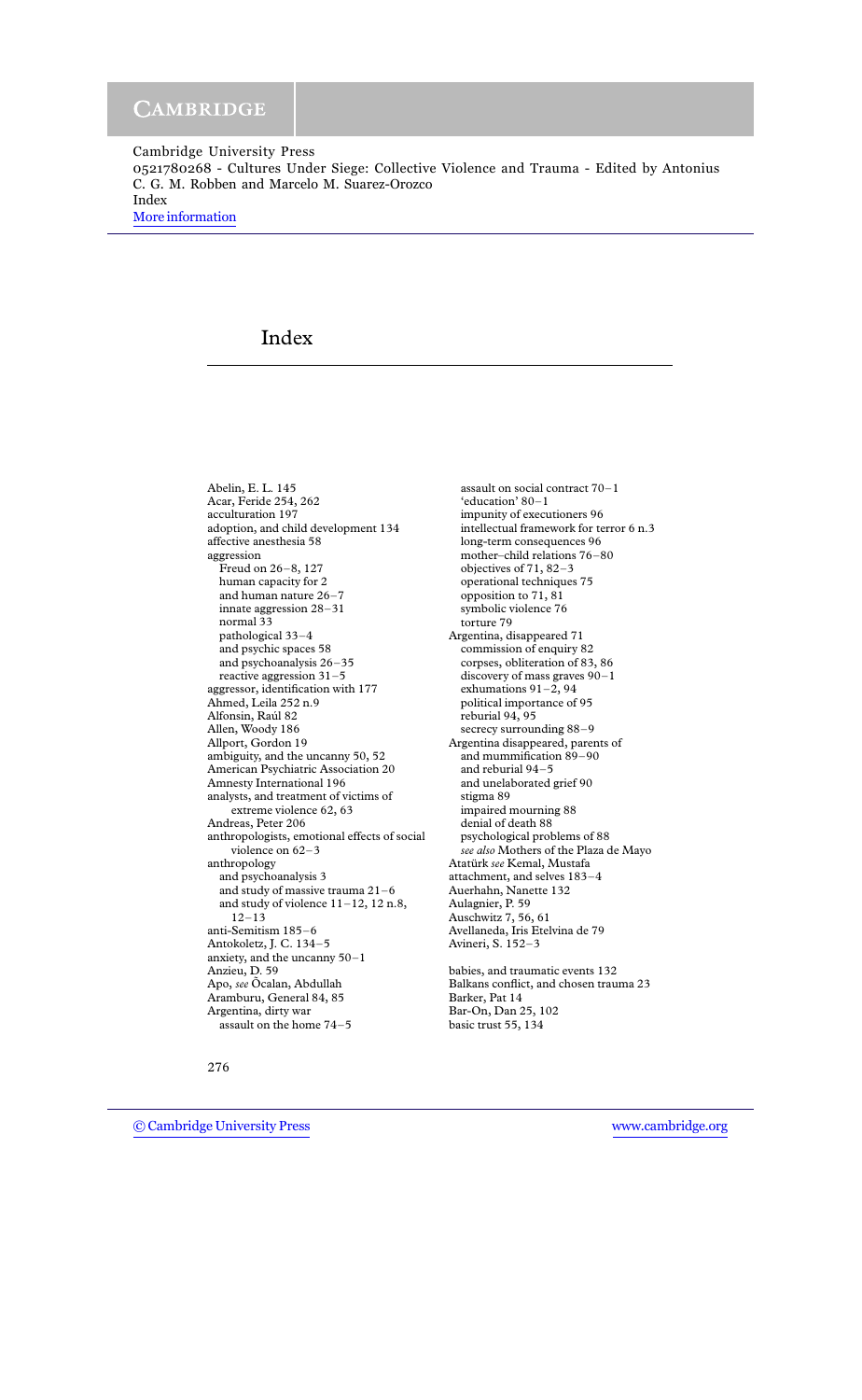0521780268 - Cultures Under Siege: Collective Violence and Trauma - Edited by Antonius C. G. M. Robben and Marcelo M. Suarez-Orozco Index

More information

Index

2.77

development of 72-4 and mothers of Argentinian disappeared 96 Bateson, Gregory 19 Beals, Amy, murder of 32 Belanger, M. 205, 209 Benedict, Ruth 19 Berenstein, I. 53 Berg, Charles 179 Berlin, Congress of 229 Bettelheim, Bruno 16-17 Bignone, General 83 biological psychiatry 152 Bion, W. R. 59, 61, 62 Bleger, J., and the uncanny 50 Boas, Franz 14 Bohannan, Laura 22 Bonafini, Hebe de 78, 91-2 on mothers' assumption of children's political ideals 93 Bosnia, treatment of refugee children  $141 - 5$ case studies 144-50 evaluation 151 Bosnia-Hercegovina, refugees in 131 Bowen, Elenore Smith (Laura Bohannan)  $2.2$ Bowlby, John 72, 88 Briggs, Jean 188 Brown, Widney 30 Buchenwald 16-17 'bureaucracy of terror' 9 n.6 Burundi, genocide  $1-2$ Byron, Lord 231, 237 Byzantine Empire 227-8 collapse of 234 California, Proposition 187, 205 Cama, Lovji 166-7 Cama, Madame 164 Cambodia, killing fields 1 Candeloro, Garcia 76 Caratheodry, Alexander 229 Caruth, Cathy 7 Cerruti, Maria del Rosario 93 Chapple, Eliot 19 Charcot, Jean-Martin 13 Chester, Marta Lifsica de 76

Chester, Zulema Lifsica de 77 child, coping with death of 87 acceptance of 87-8 child abuse, intergenerational transmission of 102-3 children anxieties of 108-9, 110

assessing mental health of 138 child-rearing practices 136, 137-8 coping with violence 102 dealing with abuse 103 development of social skills 131-2 environment 126-7 expectations of 110 fear of separation  $121-2$ fears of 111-12, 112-13 Gulf War 109 humour 114 impact of war and violence 105 Islamic fundamentalism 112, 112 n.8 moral awareness, growth of 114-15 moral education of 118 Oedipal complex 137 political awareness of 107, 108, 110-11,  $119 - 20$ political environment 111 psychological development of 133-6 psychotherapy, case studies 139-41,  $144 - 50$ as refugees 131 treatment of Bosnian refugee 141-5; case studies of refugee 144-50; evaluation of refugee 151 terrorism 113, 115 see also immigrant children children, interview study methodology 106-7 children's environment 126-7 developmental observations 110-12 empathy  $115-16$ gender differences 112-14 generational continuity 116 illustrative cases 119-24 processing reality  $114-15$ role of school 117-19 shifts in affect 109-10 Chodorow, Nancy 187 n.16 Chomsky, Noam 8 n.5 chosen trauma 23, 61, 127, 156, 184,  $232 - 3$ , 249 n.4 and Parsis 184-5 Ciller, Tansu 245 civilian trauma 15-20 concentration camps 16-17 Clinton, President 206 Cole, Michael 188 collective identity 185-6 colonial elites 163-4 see also Parsis colonialism dilemma of colonized 178 identification with colonizers 177-8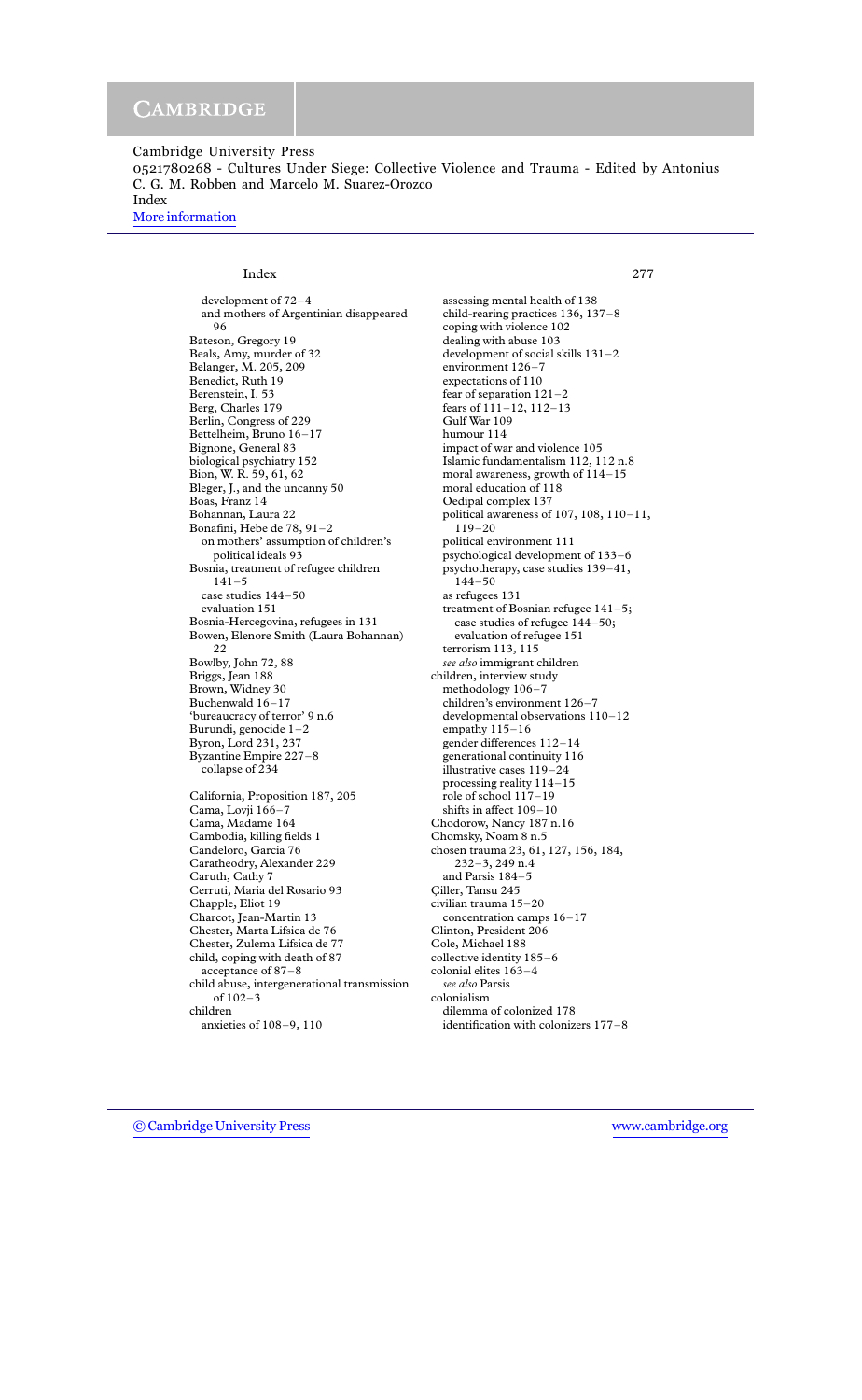0521780268 - Cultures Under Siege: Collective Violence and Trauma - Edited by Antonius C. G. M. Robben and Marcelo M. Suarez-Orozco

More information

#### 278 Index

psychological transformation 162 violence 8 n.5 combat trauma 13, 14, 15 Committee for National Morale 19 CONADEP 82, 88 concentration camp syndrome 16 concentration camps 16 and transgenerational transmission of trauma  $24-5$ and treatment of survivors  $16-18$ , 18  $n.15, 56 - 7$ survivors and the uncanny  $51-2$ Constantinople, fall of 228 corpses dismemberment of 83-4 political significance of treatment of 83-4 as transitional objects 85-7 'corrupt superego' 6 n.3 counter-transference 62 Croatia, refugees in 131 cultural beliefs, internalization of 186-7 cultural differences, and Oedipal complex 137 'cultural inferiority' 6 n.3 cultural models, force of 187 culture at a distance 19 culture child development 134 child rearing practices 136 collective violence 2 n.2 definition 138 family structure 136 psychotherapy 135-6 Cyprus, and Greek-Turk conflict 242-3 Dachau 16-17 D'Andrade, Roy 187 Das, Veena 250 D'Aubuisson, Roberto 9 n.6 Davis, Natalie Zemon 83 dead, as transitional objects 85-7 death, and society 95-6 death instinct and Melanie Klein 28-9 and Sigmund Freud on 27 Delaney, Carol 260 deMause, Lloyd 29 denial, as response to death 88 Desai, S. F. 165-6 desensitization, and treatment of war trauma  $141-2$ effectiveness of 151 Devereux, G. 63 DeVos, George 210-11 discrimination and immigrant children  $211-12$ 

and migrants 201 dress, and identity 253, 256 Dubos, René 27 n.20 economic forces, and organized violence 8  $n.5$ ego development, child's 72, 73 Einstein, Albert 6, 27 Elizondo, Virgil 216 emotion, and role relationships 184 emotional attachment, and selves 183-4 empathy 180 envy, and large-scale violence  $30-1$ , 31  $n.24$ Erbakan, Necmettin 245, 255 Erikson, Erik 19, 72, 131-2 and identity 227 Erikson, Kai 24, 185 Espanshade, T. 205, 209 estrangement, in victims of social violence 55 ethnographic seduction 63 Evlambios, George 231 expressive violence 249 n.5, 250, 268 Fabri, Felix 234 Fairbairn, W. Ronald D. 72 Falcone, Melba de 79 families, conflict following migration  $197 - 8$ family structure, in former Yugoslavia 136 Fanon, Frantz 178-9, 250 father, role of 145 feminism, and self-representation  $189 - 90$ Fenichel, Otto 18 n.15 'fictions', and anthropological theory 12  $n.8$ Filefo, Giovanni Maria 234 First World War, and massive trauma 13 Fort Benning 9 n.6 Foster, George 31 n.24 Frank, Lawrence 19 Frankl, Viktor, 18 n.15 Franzblau, Ken 11 Freud, Anna 17 n.13, 85, 86, 93, 105 Freud, Sigmund 2, 3, 13, 59, 63, 66, 88, 105, 152, 275 and aggression  $4, 26-8, 127$ and 'death instinct' 27-8 and identity 227 and mastery 249 n.3 and melancholia 177-8 and pleasure and pain 72 and the 'uncanny' 49, 50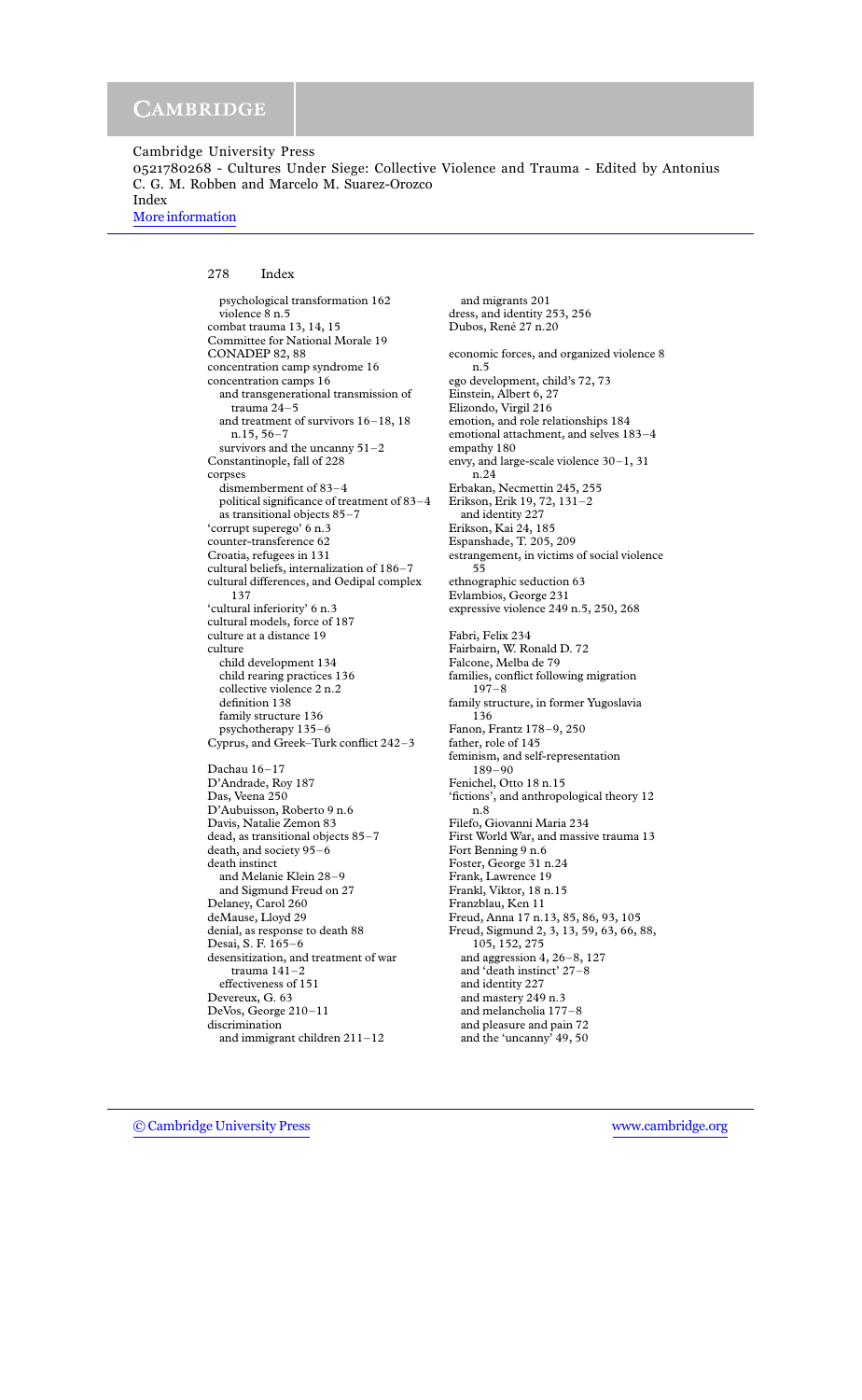0521780268 - Cultures Under Siege: Collective Violence and Trauma - Edited by Antonius C. G. M. Robben and Marcelo M. Suarez-Orozco Index

More information

## Index

and therapeutic process 251 on war  $52-3$ Friedman, Paul 17 n.13 Frink, Horace 14 Fromm, Erich 4-5, 19, 27 n.20 and reactive aggression  $31-3$ Galtieri, Leopoldo 9 n.6 Gampel, Yolanda 102, 105 n.2, 127, 152, 190 Gandhi 164 gang culture, and immigrants 207 Gans, H. 214 Garcinovic, Gaby 137 Gelman, Juan 94-5 Gelman, Marcelo 95 gender and British in India 162-3 and ideology of Turkish state 260 gender differences, amongst children  $112 - 14$ gender issues 252-3 generational continuity 116 Giddens, Anthony 74 Golan, Galia 113 n.9 Goldhagen, Daniel 2 Goldstein, Baruch 113 Gorer, Geoffrey 19, 89 Graff, Maja de 144 n.1 Greece Ancient Greek legacy 230-1 characterization of Turks 236 chosen trauma 233-4 Cyprus  $242-3$ expansion of 238 external expectations of 230-1 externalization of unwanted characteristics  $231-2$ ,  $237$ fall of Constantinople 233-4 formation of independent nationhood  $229 - 32$ Greek-Turk conflict 244 group identity formation  $231-2$ Hellenization of 231 irredentism 233-4, 237-8 lack of single leader during nation formation 237 Megali Idea 233-4, 237 Ottoman Empire 228-9 state formation 229 Greek War of Independence 229, 237 guilt, in survivors 71, 81, 82, 87 Gulf War, perceptions of children 109

hair, as sexual symbol 179-80 Halbwachs, Maurice 24

Hamas 112 Hammer-Purgstall, R. J. von 236 Harris, Marvin 12 n.9 Hartsock, Nancy 178 n.14 head scarf, Muslim women's as symbol of contested identity and oppression 252 significance of 253 see also Turkey, head scarf controversy headhunting 34 Hebron massacre 113 Herman, Judith Lewis 15 Hertz, Robert 95 Herzfield, M. 231 Hilberg, Raul 7 Hiroshima 61 historical truth, and chosen trauma 233 history as source of trauma 152-3 as source of violence 6 n.3 Hoffman, Eva 197 Holocaust 1, 56-7 survivors and backgrounds of safety and the uncanny 56-8 transgenerational transmission of trauma  $\overline{4}$ and the uncanny  $51-2$ home, assault on in Argentinian dirty war  $74 - 5$ homosexuality, and Parsi youth  $171-2$ Horowitz, M. C. 184 human rights organizations, and Argentinian dirty war 71, 91, 94 Human Rights Watch 30 humour, and children 114 identity 180 adolescence 216 definition of term 227 dress 253, 256 large group 227, 229 political 249 social movements 248 trauma 248 violence 248 women 253 identity formation chosen trauma 233

immigrant children 213-14, 216-21 and mirroring  $212-13$ societal mirroring 214 ideology of resistance 256 transgenerational transmission 152 and violence 6 n.3

warrior 153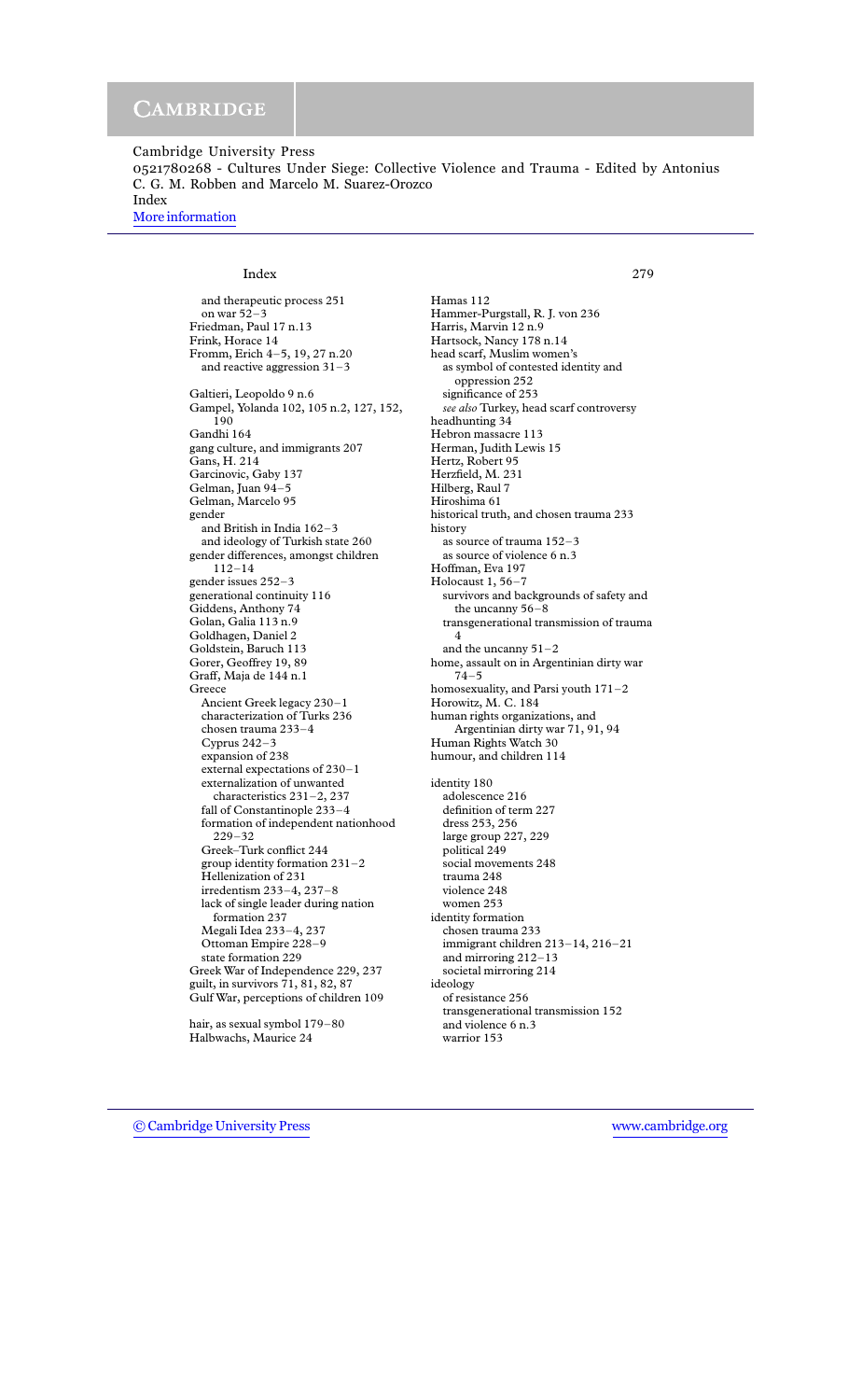0521780268 - Cultures Under Siege: Collective Violence and Trauma - Edited by Antonius C. G. M. Robben and Marcelo M. Suarez-Orozco Index

More information

280 Index

Ik, and massive trauma 22-3 Illegal Immigration Reform and Responsibility Act 205-6 Illongot, and headhunting 34 immigrant children discrimination 211 education 207, 215 exclusion 208 health of 215-16 identity formation 213-14, 216-21 models of adaptation 218-20 pressures on 194-5 racism  $211-12$ schools 203 sense of self  $211 - 14$ violence 196, 203-4 see also migrants; migration immigrants education 207 employment prospects 207 exclusion of  $205 - 11$ fear of 208 hostility to 205, 108-10 as political scapegoats 210 public perceptions of 205 segmented assimilation 214-16 segregation of 207 see also migrants; migration immigration Border Patrol, strengthening of 206 controls, exclusionary policies 207 extent of 194 illegal, actions to contain 205-7 illegal, and criminal activity 206-7 public concern over 205 see also migrants; migration Immigration and Naturalization Service, expansion of 206 impaired mourning 89 and society 96 Inden, R. 163 India, colonial construction of 163 Indian National Congress 164 Ingham, John 2 innate aggression 28-31 Inönü, Ismet 240 institutions, as framework for terror 9 n.6 internalization, horizontal model of 188 vertical theory of 187 and Parsis 186-7 interpersonal relationships, functions  $202 - 3$ interview study, of children children's environment  $126-7$ developmental observations 110-12 empathy  $115-16$ 

gender differences 112-14 generational continuity 116 illustrative cases 119-25 methodology 106-8 processing reality 114-15 role of school 117-19 introjection 72 introspection 180-1 intrusive memories 152 Inuit 188-9 irredentism, Greek 233-4, 237-8 Islam, fundamentalism 112, 112 n.8 girls' concern over fundamentalism 112,  $112n.8$ and recruitment of suicide bombers 124 Islamization, and symbolism of female head scarf 252 see also Turkey, head scarf controversy Israel, interview study with Israeli children, see interview study, of children Jauregui, Nelida 77 Jeejeebhoy, Jamsetjee 160 Jussawalla, Adil 168 Kadioğlu, Ayse 257 n.11 Kakar, Sudhir 34 n.27, 104 Kapodistrias, Ionnes 237 Karaka, Dosabhai Framiee 160 Karaosmanoğlu, Yakup Kadri 240 Kardiner, Abram and treatment of combat trauma  $14-15$ Kazantzakis, Nikos 232 Kemal, Mustafa 238 as symbol of new Turkey 241, 244 Kestenberg, Judith 105 n.2 Klass, Dennis 87-8 Klein, Melanie 4, 53, 72 n.5 and aggression 28-31 Kluckhohn, Clyde 19 Knauft, Bruce 32 n.26 Kohut, Heinz 33, 180, 220-1 Korean War 20 Koreas, Adamontios 232 Kos, Anica 144 Kosovo, Battle of 23 Kotwal, N. B. R. 165 Kracke, Waud 63-4 Kris, Ernest 19 Krystal, Henry 18 n.15 Kurdish Workers Party 242 Lande, Marie Elisa Hachmann de 79 Langer, Walter 19

Latin America, state terror 1

Laub, Dori 132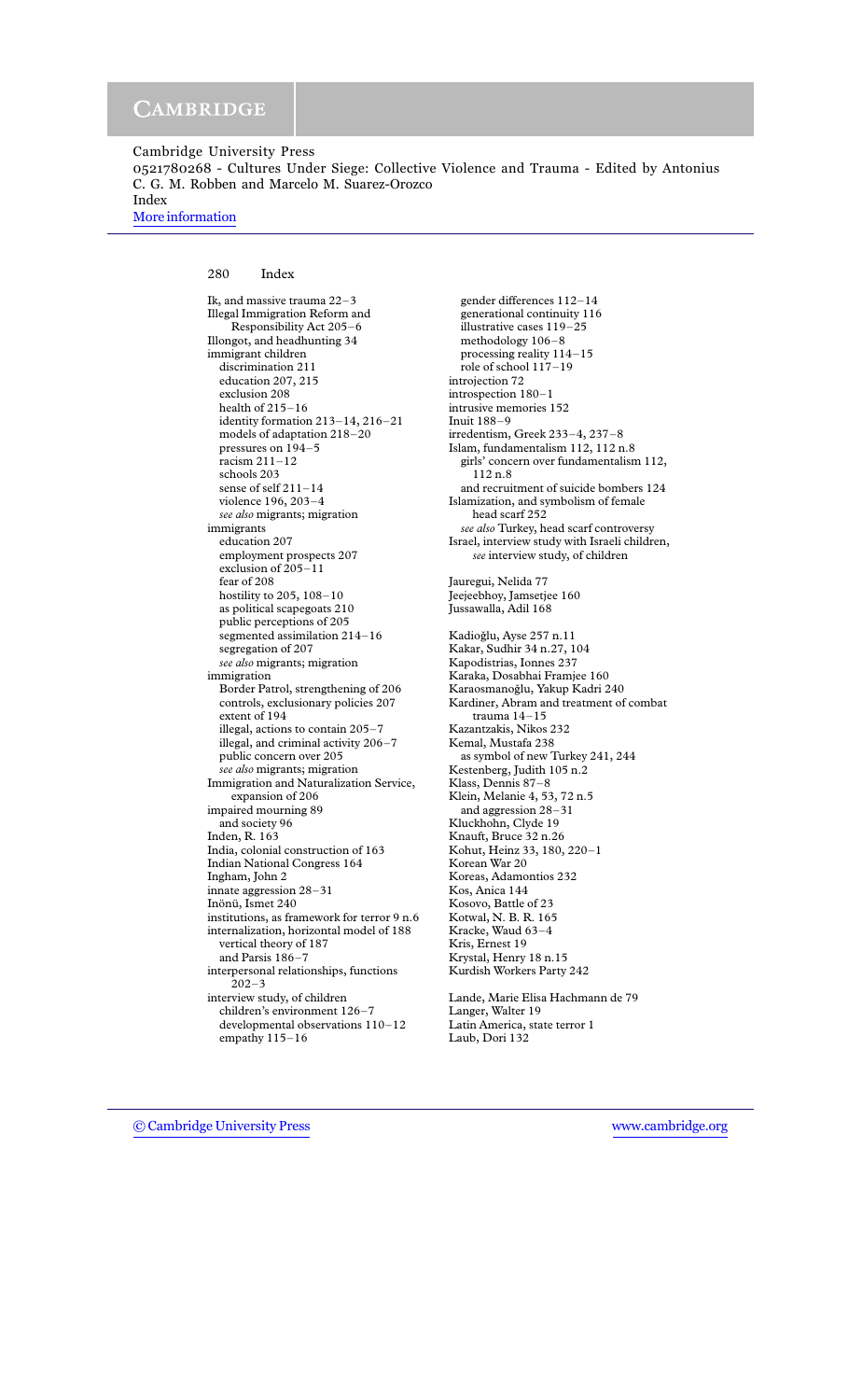0521780268 - Cultures Under Siege: Collective Violence and Trauma - Edited by Antonius C. G. M. Robben and Marcelo M. Suarez-Orozco Index

More information

### Index

laughter, and massive trauma 22 Lausanne, Treaty of 239 Lavalle, General 84 Leach, Edmund 179-80 leader, as transitional figure 237 learning, in babies 133-4 Linton, Ralph 15 Liwski, Norberto 79 Lockhart, Theodore 19 Lodz Ghetto 56 Loewenberg, Peter 227 Longitudinal Immigrant Student Adaptation Study 195, 211 loss, sense of, and migrants 195 Mack, John 105 n.2 Madres de Plaza de Mayo, see Mothers of the Plaza de Mayo Mahler, Margaret 145 Malazgirt 227 malignant aggression  $31-2$ see also aggression Malinowski, Bronislaw 14 Manzigert, Battle of 227 Markham, S. F. 165 Markus, H. 182 Martínez, Eloy 85 Martinez, Rubén Darío 75 martyrdom 274-5 masculinity, and Parsis 162 mass graves, discovery of Argentinian 90-1 Massera, Admiral 82 massive trauma, see trauma, massive Mead, Margaret 19 Megali Idea 233-4, 237 Meherwanji, Pervez 172-3 Mehmet II 234, 235-6 and Oedipus complex 236 Meijide, Graciela Fernández 78, 90 Memmi, Albert 178 memory and role relationships 184 Mézaros, Judit 105 n.2 Michelini, Margarita 77 migrants border crossing, stresses of 196-7 cultural adaptation rates 199 families, miscommunication within  $199 - 200$ language use 199-200 parent-child tensions 199-200 work pressures 198-9 see also immigrants; immigration migration expectations 197 family conflict 197-8 mental health 135

motivation 194 **PTSD 196** pre-migration stresses 201 receiving context 202-5 sending context 200-2 sense of loss 195, 197 see also immigrants; immigration migration stresses of 195-7 discrimination 201, 204 documented or undocumented migrants 203 employment 203 housing  $203-4$ mediating factors 200-5 personality factors 201-2 physical and mental health 202 protecting children 204 responses to 197-200 social support networks 202 socio-economic background 201 see also immigrants; immigration Milosevic, Slobodan 23 mirroring, and identity formation 212-14 Mistry, Cyrus 168 Mitchell, Stephen 34 n.27 Mody, Homi 164 Monroe, James 230 Montoneros, guerrillas 85 moral education, of children 118 Morresi, Julio 89, 94 mother-child relationship 72-3, 133, 136,  $144, 212 - 13$ threats to 76-80 Mothers of the Plaza de Mayo 81, 91 assume children's political ideals 93 extension of political activism 93-4 guilt feelings of 82, 87 misgivings over exhumations  $91-2$ prolonging of impaired mourning  $92-3$ repression of 81 resistance strategy  $81-2$ mourning 85, 86-7, 86 n.14 impaired 89 migrants 197 mummification 89-90 need for 71 search for the dead 88 unelaborated grief 90 mummification 89-90 Murat I, Sultan 235 Murphy, Gardner 19 Myers, Dowell 207

281

Nandy, A. 162 Naoroji, Dadabhai 164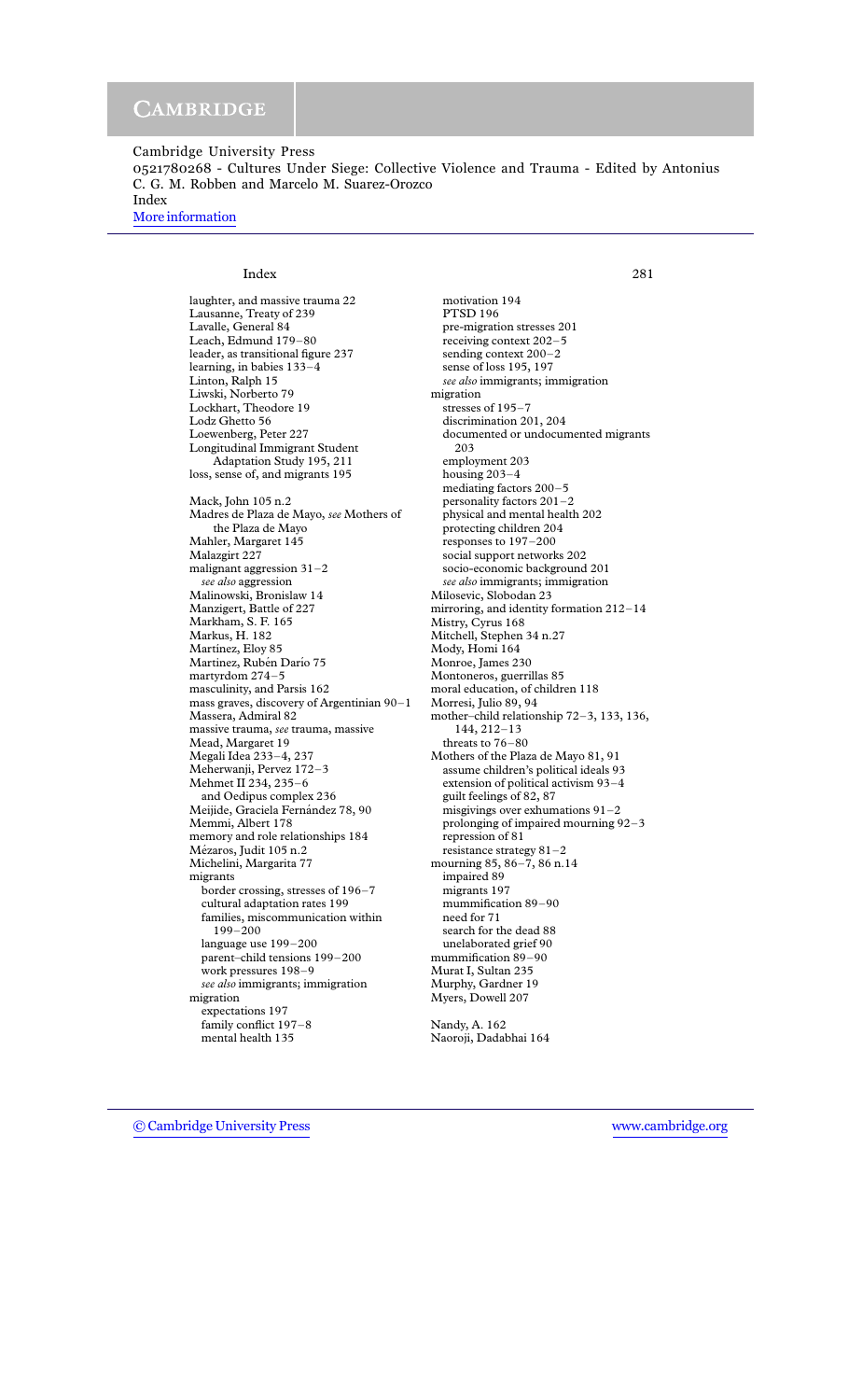0521780268 - Cultures Under Siege: Collective Violence and Trauma - Edited by Antonius C. G. M. Robben and Marcelo M. Suarez-Orozco

More information

282 Index

narrativization 249, 250-1, 261-7, 268 national character, studies of 19-20 national identity 227 see also Greece; Turkey National Research Council 215 nations, birth of 227 nature versus nurture debate 2, 33 Nazi Germany, and intellectual framework for terror 6 n.3 Neisser, Ulric 183 neo-Nazi groups 6 n.3 New York Veterans Hospital 14 Nicholas V, Pope 234 Nicoletti, Elena 92 n.18 Nietzsche, F. 61 Noble Savage, myth of 32-3 non-recognition, violence of 251, 264-5 Noriega, Manuel 9 n.6 Nursi, Said 258, 258 n.13, 259-60, 265 Obeyesekere, G. 180 Öcalan, Abdullah 242 Oedipal complex 137, 237 and Mehmet II 236-7 Oesterheld, Elsa Sánchez de 77, 80 Ogbu, John 219-20 Oliver, Anne-Marie 124 Olsen, Laurie 208 Ottoman Empire 228-9 and conquest of Byzantine Empire 235-6 Greek-Turk co-operation within 229 identity within 228 millet system 228-9 reform attempts 238 Ozal, Turgut 244 Palestine, interview study with children, see interview study, of children parental transmission 104 Parkes, Colin Murray 88 Parsis age profile 175, 175 n.8 birth rate 175-6 characteristics 161, 169-70, 184-5 charity 170-1 chosen trauma  $184-5$ ,  $187-8$ collective self-representation 186 cultural identification with British  $160-1$ , 162, 163-4, 177 homosexuality  $171-2$ housing difficulties 176 identity 190 identity in post-colonial India 168 Indian independence  $164-5$ insecurity of 167

literature, and self-criticism 167-8

marriage rate 175-7, 175 n.9 media characterization 172-3, 174-5 origins of 159 population decline 165, 175 post-colonial trauma 177-8, 180, 185, 186 race purity 170 reform  $171-2$ relations with other Indians 161 self-criticism 165-77 self-criticism, meaning of 189-90 self-image of decline 165-8 self-representation, as resource 189-90 sporting masculinity  $161-2$ traditional practices 171 women, position of 174 young men, characterization of 172-4 young women, characterization of 173 youth and community identity 169 youth, criticisms of 171-2 Pasha, Halil 235 Penney, J. C. 253 People's Revolutionary Army (Argentina) 80 Perón, Eva Duarte de treatment of corpse 84-5 symbolic importance of 85 Perón, Juan Domingo 84 n.11 Piccolomini, Aeneas Sylvius 234 PKK, see Kurdish Workers Party Politis, Nikolaos G. 232 pollution, fear of cultural 6 n.3 Portes, A. 214 post-colonialism dilemma of colonized 178 trauma of Parsis 177-8, 180, 185, 186 post-traumatic stress disorder 20-1, 140-1 and migration 196 treatments for 141 primary relationships 72, 73 and background of safety 55 response to threats to 76-7 progress, modern notions of 248 projection 28-9, 30, 72 Proposition 187 (California) 205 psychiatry, biological 152 psychic numbing 58 psychic spaces 53-4 and the uncanny 54 psychoanalysis and anthropology 3 methods and practice  $62$ ,  $62-3$ ,  $64-6$ ,  $104-5$ , 106, 135-6, 251-2 and study of aggression  $26 - 35$ Sigmund Freud 26-8, 53 innate aggression 28-31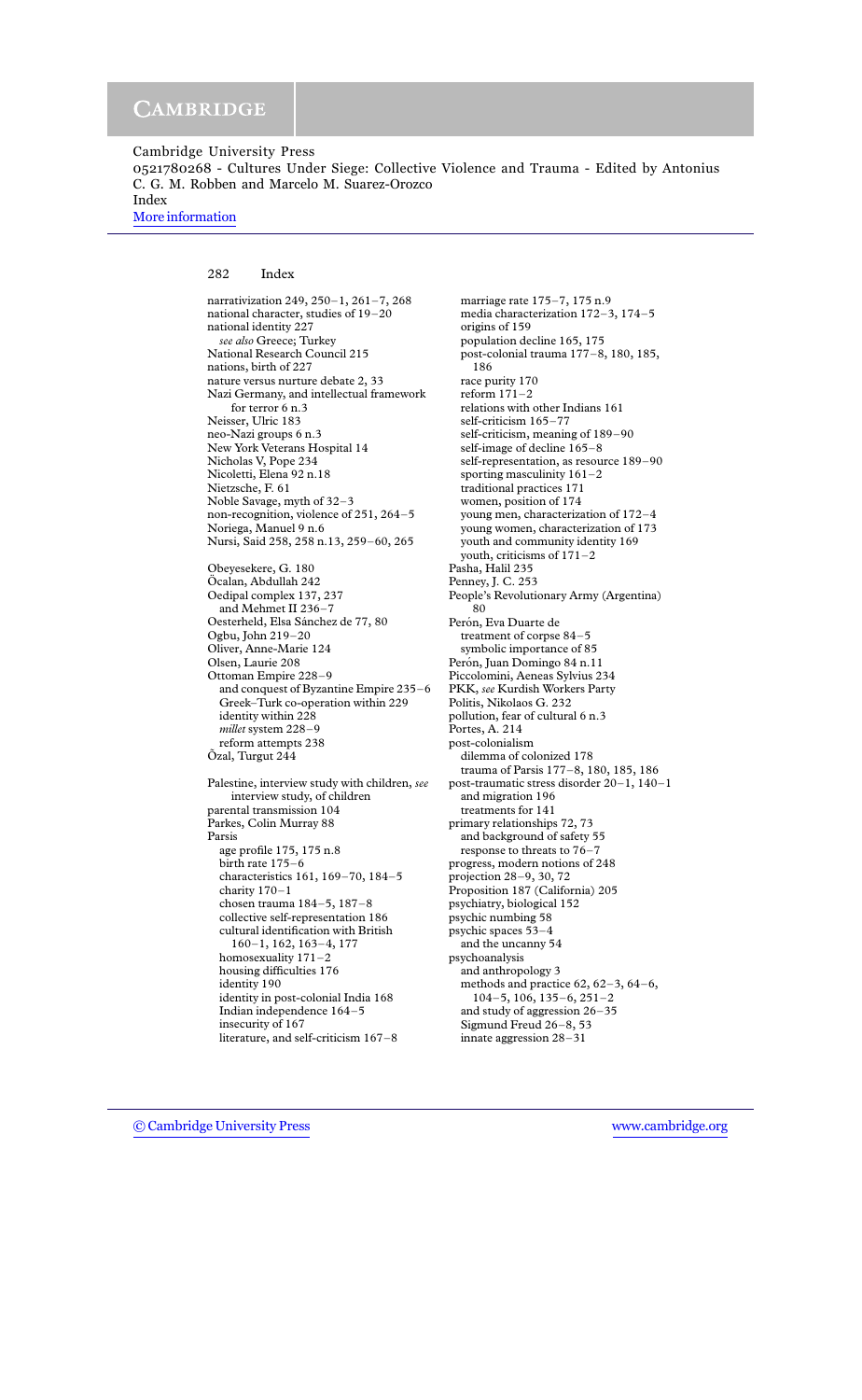0521780268 - Cultures Under Siege: Collective Violence and Trauma - Edited by Antonius C. G. M. Robben and Marcelo M. Suarez-Orozco Index

More information

Index

reactive aggression  $31-5$ and study of large-scale violence 10 n.7,  $11 - 12$ ,  $105 - 6$ and treatment of victims of extreme violence 62, 63 psychopathology, in children 138 psychotherapy and baby observation 132 and children 138 and treatment of war affected children  $131, 141 - 5$ case studies 144-50 evaluation 151 Puget, J. 53, 59 Puhar, Alenka 136 Rabin, Yitzchak 115 race, and British in India 162-3 racial purity, and Parsis 170 racism, and immigrant children 211-12 radioactive identification 59 radioactivity 59-61, 64, 127, 152, 190 definition 59 and absorption by analyst 62 and penetration of psychic spaces 60 and transmission of traumatic experience 59,61 rape, mass public 11 reactive aggression  $31-5$ reburial, purposes of 95 refugee camps, and mental health of children 142-3 refugees, treatment of Bosnian children  $141 - 5$ case studies 144-50 evaluation 151 in former Yugoslavia 131 relationships, primary, and background of safety 55 remembering, and early trauma 132 repression, as defence mechanism 60 and the uncanny 50 repression, political, 71 resilience, characteristics of 125-6 definition 103 origin of term 125 transmission of 102 Respicon-desensitization method 141-2 revenge, and collective violence 34-5, 34 n.28 Riches, David 248 n.1 ritual, public 179-80 Rivers, William H. R. 105 and treatment of combat trauma 14 Robben, A. C. G. M. 62, 63 Rodriguez, Luis 219

role relationships 182 and emotion 184 and memory 184 Rosalato, G. 59 Rosaldo, Renato 34 Rúmbaut, Ruben 214, 216 Rwanda, genocide 1-2, 31 safety, background of 54-5, 57-8, 63,  $63 - 4$ conflicting 58 origins of 55 loss of 55 Salt Lake City 182 Sandler, Joseph 54-5 Sassoon, Siegfried 14 Scarry, Elaine 9 n.6 Schafer, Roy 181 School of the Americas, Fort Benning 9 n.6 schools acculturation of immigrants 199 immigrant children 203 mental health of refugee children 142, 143 performance of immigrant children 215 role of for children 117-19 Schubaroff, Berta 94-5 security, and children 133, 134 self, conceptualization of 181-1 self-knowledge 183 self-narratives 181 self-representation, traumatized, as resource 189-90 self-schemata 182 Seligman, Charles, and treatment of combat trauma 14 selves 181-2, 183 sending factors, and migration 202-5 Serbia, and chosen trauma 23 shell shock 13 see also combat trauma Shoah, see Holocaust Simon, Rita 209 sleeping patterns, cultural variations 139 Sluzki, Carlos 197 smiling, and babies  $133-4$ social support systems, and massive trauma  $21 - 2$ society impaired mourning 96 complexity of and violence 32-3 Spiegel, Herbert 15 Spiro, Melford 186 splitting  $28-9$ , 30 sport, and Parsis 162 Steele, Claude 182

283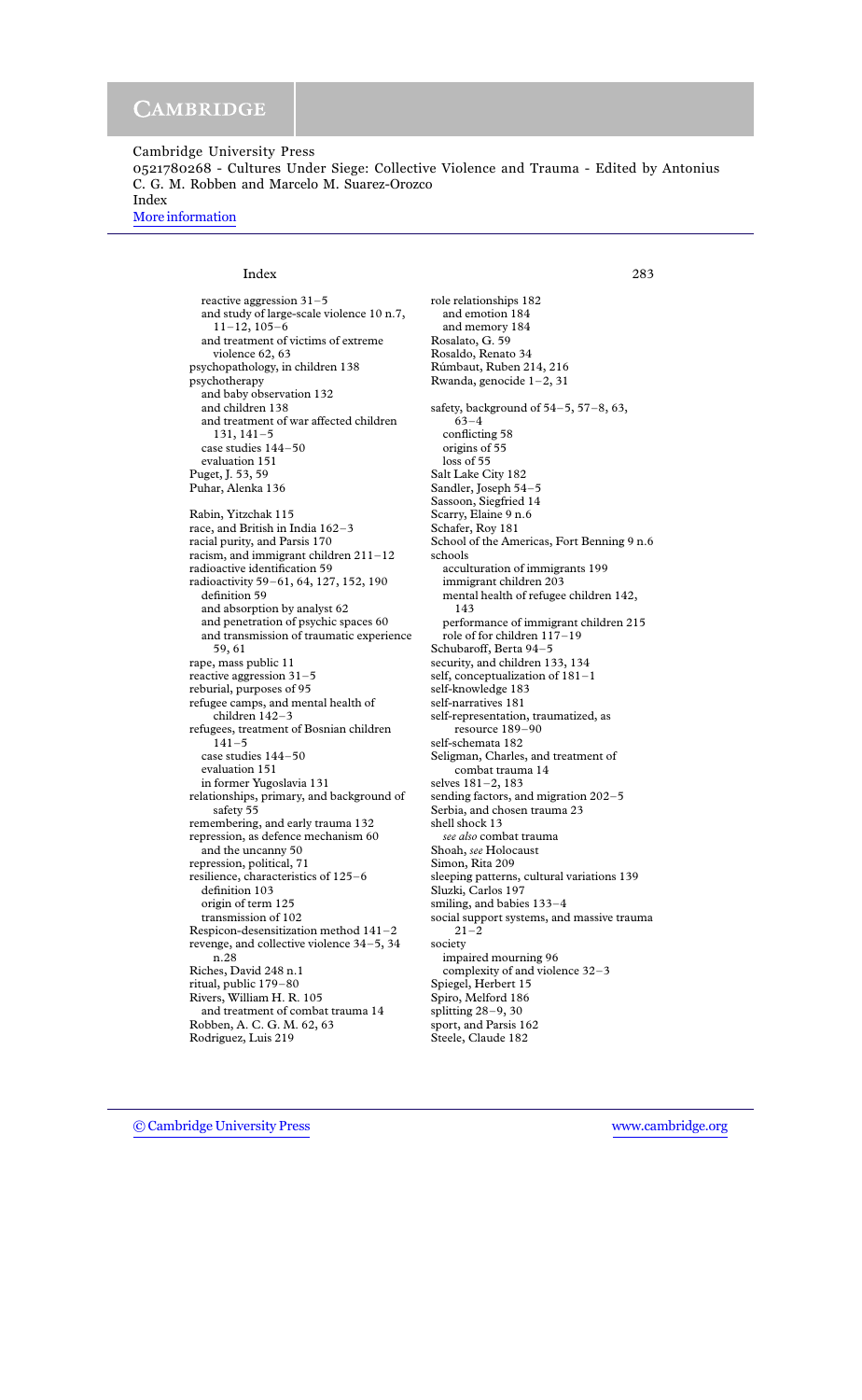0521780268 - Cultures Under Siege: Collective Violence and Trauma - Edited by Antonius C. G. M. Robben and Marcelo M. Suarez-Orozco Index

More information

#### 284 Index

Steinberg, Paul 124 Stonequist, E.V. 218 Straker, Gill 125 n.17 Strauss, Claudia 187 student protest, Palestinian 118 Suárez-Orozco, Marcelo 195, 210-11 suicide bombers, making of 124-5 training of  $124-5$ Suleri, S. 163 suppression, of backgrounds 57 Svetovalní Centre 144 swaddling hypothesis 19 symbolic violence 249 n.5 symbols, public 179-80 Tata Jamsetji Nusserwanji 160 Taussig, Michael 8 n.5, 22 tension reduction, principle of 27, 27 n.20 Terezienstadt 56-7 terrorism, children's perception of 113 Timerman, Jacobo 79 toilet training 140 torture, and Argentinian dirty war 79 transference 62 transgenerational transmission of trauma 24-5, 61, 152, 233, 273-4 and radioactivity 59-61 transitional traits 134 transitions, stressful nature of 195 trauma babies 132 collective characteristics of 184 definition 103 development of concept of massive 4 evaluation 151 individual and societal disorder 53 limitations of academic analysis  $7-8$ , 8  $n.4$ narrativization 249 personal identity 248 as subject of interdisciplinary enquiry 1,  $3-4, 8$ types of 158 the uncanny 50-8 use of children to deal with 127 war, children, case studies 144-50 see also transgenerational transmission of trauma trauma, massive analysis of 24 civilian trauma 15-20 concentration camps 16-17 combat trauma 13-15, 20 coping 58-9, 62 definition of 23-4 disintegrating effects of  $22-3$ 

First World War 13 origins of study of 13-26 radioactivity 59-61 social context and recovery 21 social implications 23-6 social support systems 21-2 see also transgenerational transmission of trauma trust, basic 55, 134 development of 72-4 and mothers of Argentinian disappeared 96 Turkey Cyprus  $242-3$ formation of modern identity 238-41 formation of modern state 239 Greek-Turk conflict 244 head scarf controversy 252-6 identity crisis 242 Islam and democracy 263 Kurdish conflict 242 large group mourning 244-5 mourning of Ottoman Empire 243 national identity, and Atatürk 241 National Pact 239 projection of unwanted characteristics onto Islam 241 secular character of modern state 240 secular-Islam conflict 245, 252-6 gender-based ideology of state 260 organization of state 260 Westernization of 240-1 Turkey, women consciousness 257-8 dress code 253, 255 head scarf controversy 252-5, 261-4, 265 conscious Muslims 257-8 and identity 266 models for 258, 259-60 and media 258 and narrativization  $261 - 7$ ,  $268$ and rejection of state authority 260 and social recognition 264-5 Turkish War of Independence 238, 239 Turnbull, Colin 22 Uganda, and massive trauma 22-3 uncanny, the 49-52 ambiguity 50, 52 background of the 54, 55, 57-8, 63,  $63 - 4$ concentration camp survivors  $51-2$ fear of immigrants  $208-9$ inexpressible experiences 49

psychic spaces 54